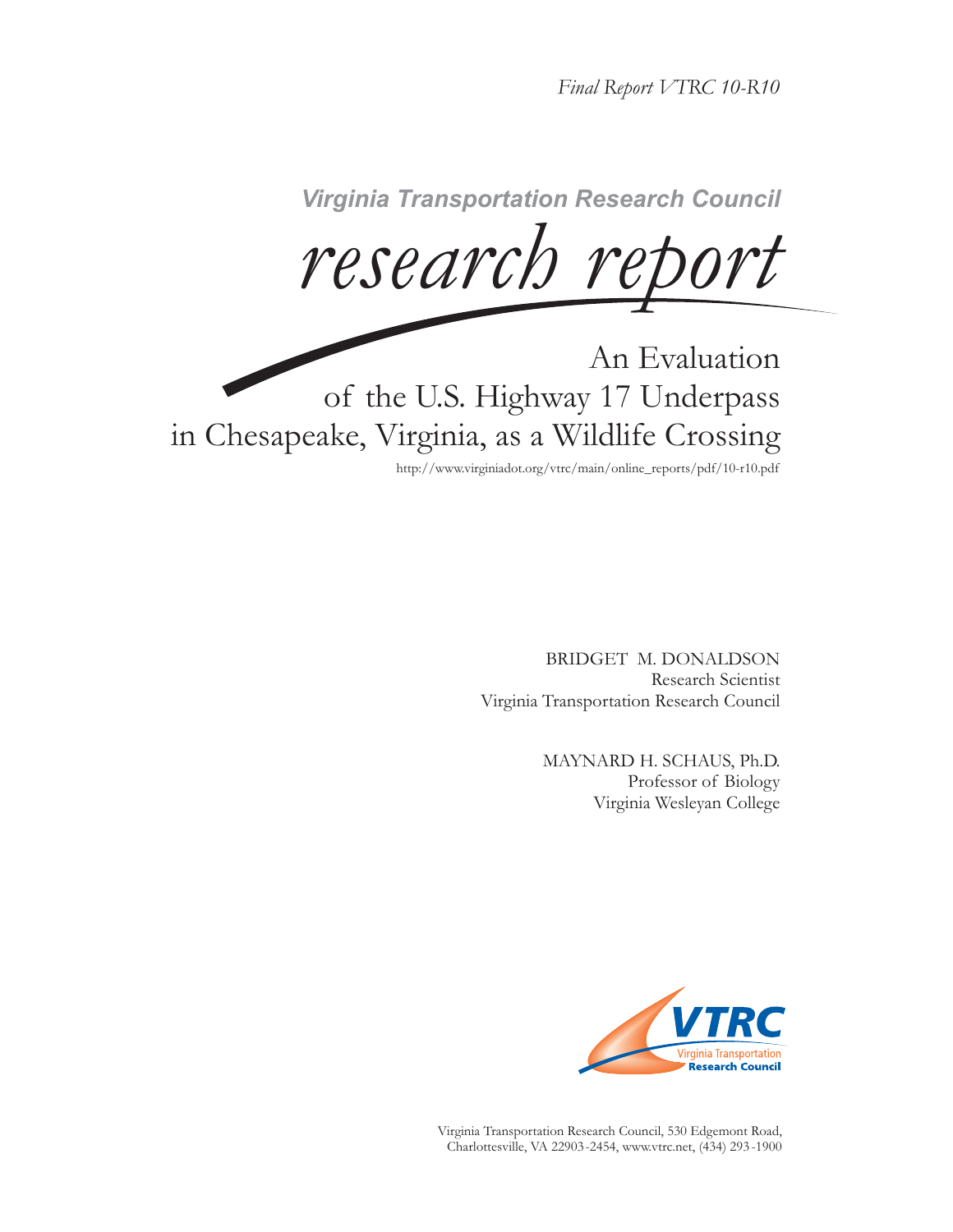|  |  | <b>Standard Title Page—Report on Federally Funded Project</b> |  |
|--|--|---------------------------------------------------------------|--|
|  |  |                                                               |  |

| 1. Report No.:<br>FHWA/VTRC 10-R10                                           | 2. Government Accession No.:           | 3. Recipient's Catalog No.: |  |  |  |  |  |  |
|------------------------------------------------------------------------------|----------------------------------------|-----------------------------|--|--|--|--|--|--|
|                                                                              |                                        |                             |  |  |  |  |  |  |
| 4. Title and Subtitle:                                                       | 5. Report Date:                        |                             |  |  |  |  |  |  |
| An Evaluation of the U.S. Highway 17 Underpass in Chesapeake, Virginia, as a | March 2010                             |                             |  |  |  |  |  |  |
| <b>Wildlife Crossing</b>                                                     | 6. Performing Organization Code:       |                             |  |  |  |  |  |  |
|                                                                              |                                        |                             |  |  |  |  |  |  |
| 7. Author(s):                                                                | 8. Performing Organization Report No.: |                             |  |  |  |  |  |  |
| Bridget M. Donaldson and Maynard H. Schaus                                   | <b>VTRC 10-R10</b>                     |                             |  |  |  |  |  |  |
|                                                                              |                                        |                             |  |  |  |  |  |  |
| 9. Performing Organization and Address:                                      | 10. Work Unit No. (TRAIS):             |                             |  |  |  |  |  |  |
| Virginia Transportation Research Council                                     |                                        |                             |  |  |  |  |  |  |
| 530 Edgemont Road                                                            |                                        | 11. Contract or Grant No.:  |  |  |  |  |  |  |
| Charlottesville, VA 22903                                                    | 79362                                  |                             |  |  |  |  |  |  |
|                                                                              |                                        |                             |  |  |  |  |  |  |
| 12. Sponsoring Agencies' Name and Address:                                   | 13. Type of Report and Period Covered: |                             |  |  |  |  |  |  |
| Virginia Department of Transportation                                        | Federal Highway Administration         | Final                       |  |  |  |  |  |  |
| 1401 E. Broad Street                                                         | 400 North 8th Street, Room 750         | 14. Sponsoring Agency Code: |  |  |  |  |  |  |
| Richmond, VA 23219                                                           | Richmond, VA 23219-4825                |                             |  |  |  |  |  |  |
|                                                                              |                                        |                             |  |  |  |  |  |  |
| 15. Supplementary Notes:                                                     |                                        |                             |  |  |  |  |  |  |

#### 16. Abstract:

In November 2005, the Virginia Department of Transportation (VDOT) realigned and widened more than 10 miles of U.S. Highway 17 in Chesapeake, Virginia, to accommodate the growing volume of traffic and increase safety. Through extensive coordination with regulatory and resource agencies, measures were designed to minimize impacts to the area's natural resources and the neighboring Great Dismal Swamp National Wildlife Refuge (GDSNWR). The primary mitigation included the construction of two parallel bridges, 984 ft long and approximately 8 ft high, that span a wetland within an important riparian corridor along the Paleo-Northwest River. Two berms were constructed on the wetland beneath the bridges to serve as dry areas for wildlife crossings, and nearly 2 miles of 10-ft-high fencing extends from the underpass to help guide wildlife toward the underpass and prevent them from entering the roadway.

A 29-month camera monitoring study was conducted to determine whether the structure facilitated wildlife passage. Cameras documented 550 crossings by at least 12 species. Thirteen black bear crossings occurred during the second year following underpass construction, evidence of the structure's ability to provide safe passage for bears traveling to and from the GDSNWR. Results suggest that the underpass connected important wildlife habitat. In addition, as deer represented 30% of the crossings, the underpass also reduced the risk of deer-vehicle collisions, which is a significant issue for Virginia.

The information gained from this project can assist with decisions regarding future investments in similar environmental mitigation projects. It is reasonable to argue that the value of such measures increases over time in terms of ecological significance (i.e., facilitating wildlife movement and conserving important habitat); benefits to drivers from a reduction in the risk of animal-vehicle collisions; and cost savings to VDOT in carcass removal and disposal expenses.

| 17 Key Words:                                                | 18. Distribution Statement:                               |  |                   |            |
|--------------------------------------------------------------|-----------------------------------------------------------|--|-------------------|------------|
| wildlife crossing, underpass, camera monitoring, black bear, | No restrictions. This document is available to the public |  |                   |            |
| animal-vehicle collisions, wildlife mitigation               | through NTIS, Springfield, VA 22161.                      |  |                   |            |
| 19. Security Classif. (of this report):                      | 20. Security Classif. (of this page):                     |  | 21. No. of Pages: | 22. Price: |
| Unclassified                                                 | Unclassified                                              |  | 19                |            |

.

Form DOT F 1700.7 (8-72) **Reproduction of completed page authorized**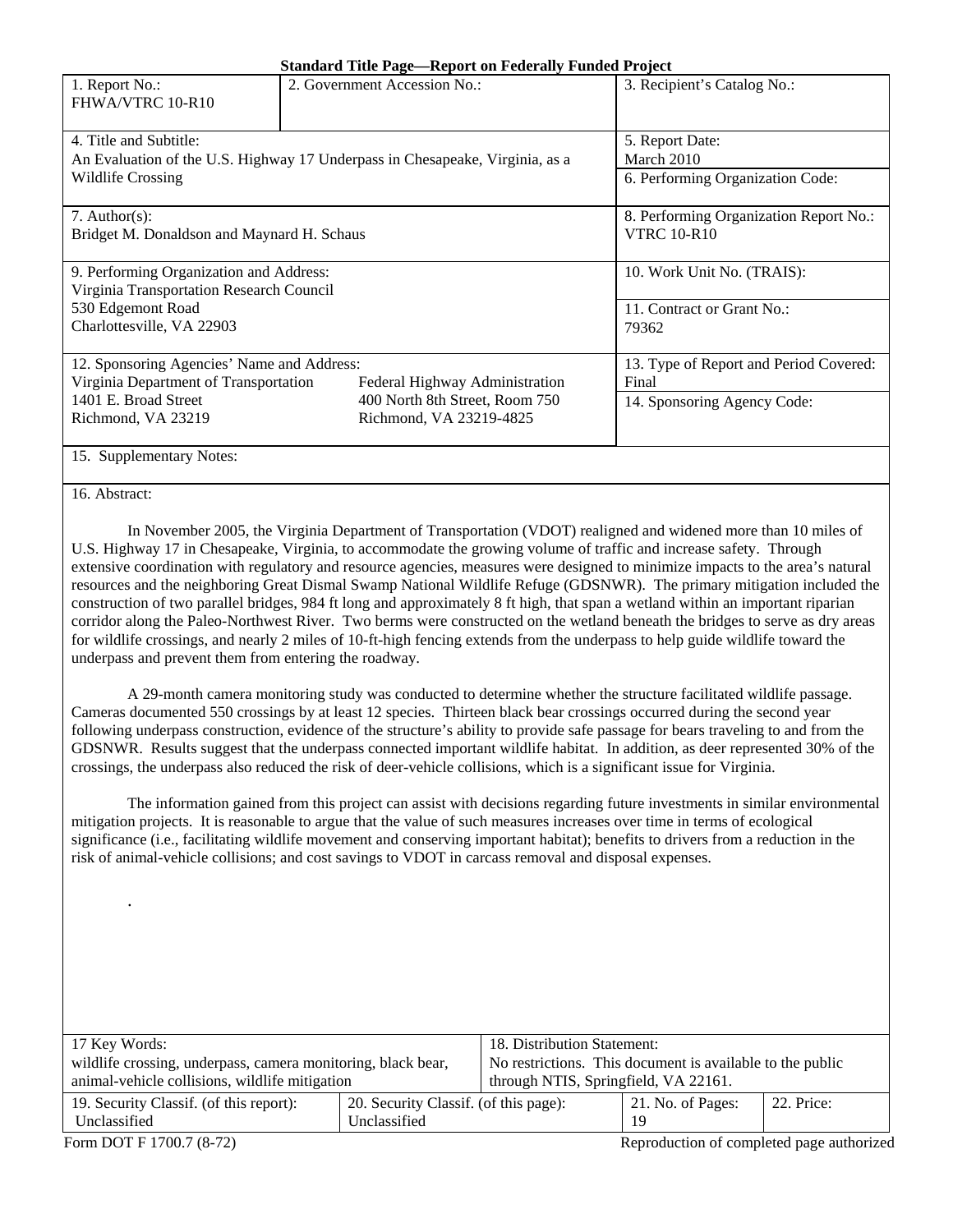### **FINAL REPORT**

# **AN EVALUATION OF THE U.S. HIGHWAY 17 UNDERPASS IN CHESAPEAKE, VIRGINIA, AS A WILDLIFE CROSSING**

**Bridget M. Donaldson Research Scientist** 

**Maynard H. Schaus, Ph.D. Professor of Biology Virginia Wesleyan College** 

In Cooperation with the U.S. Department of Transportation Federal Highway Administration

Virginia Transportation Research Council (A partnership of the Virginia Department of Transportation and the University of Virginia since 1948)

Charlottesville, Virginia

March 2010 VTRC 10-R10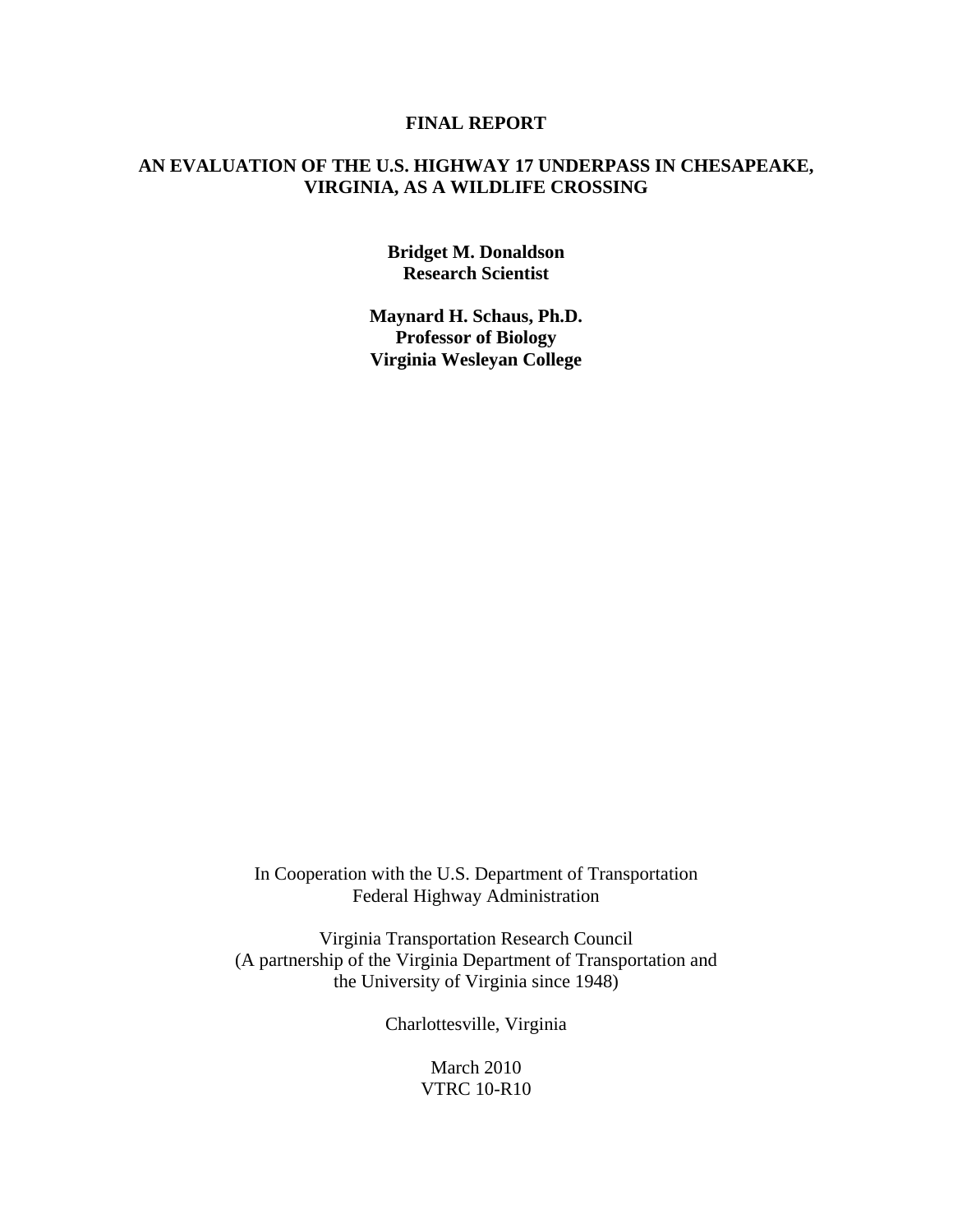### **DISCLAIMER**

The contents of this report reflect the views of the authors, who are responsible for the facts and the accuracy of the data presented herein. The contents do not necessarily reflect the official views or policies of the Virginia Department of Transportation, the Commonwealth Transportation Board, or the Federal Highway Administration. This report does not constitute a standard, specification, or regulation. Any inclusion of manufacturer names, trade names, or trademarks is for identification purposes only and is not to be considered an endorsement.

> Copyright 2010 by the Commonwealth of Virginia. All rights reserved.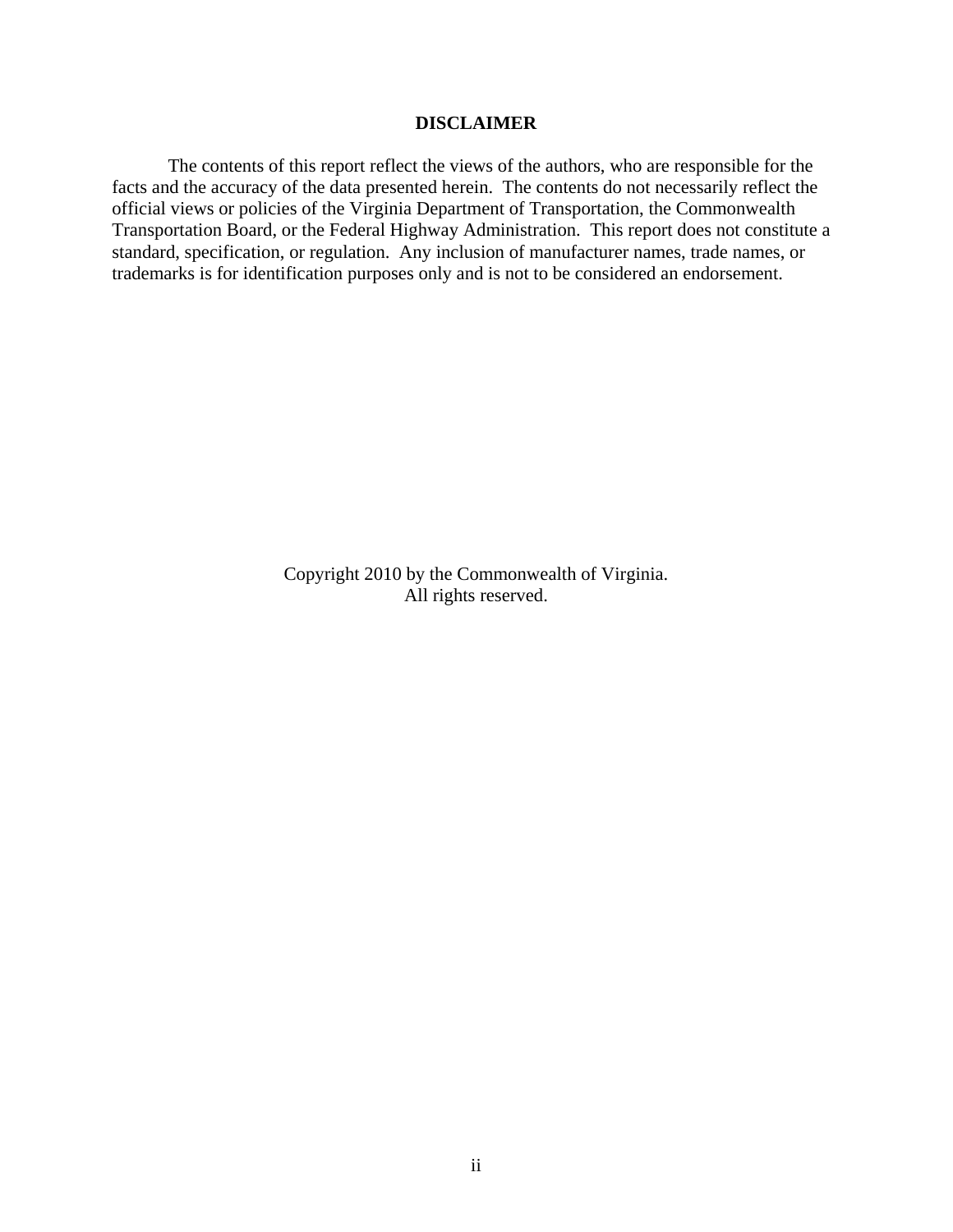## **ABSTRACT**

In November 2005, the Virginia Department of Transportation (VDOT) realigned and widened more than 10 miles of U.S. Highway 17 in Chesapeake, Virginia, to accommodate the growing volume of traffic and increase safety. Through extensive coordination with regulatory and resource agencies, measures were designed to minimize impacts to the area's natural resources and the neighboring Great Dismal Swamp National Wildlife Refuge (GDSNWR). The primary mitigation included the construction of two parallel bridges, 984 ft long and approximately 8 ft high, that span a wetland within an important riparian corridor along the Paleo-Northwest River. Two berms were constructed on the wetland beneath the bridges to serve as dry areas for wildlife crossings, and nearly 2 miles of 10-ft-high fencing extends from the underpass to help guide wildlife toward the underpass and prevent them from entering the roadway.

A 29-month camera monitoring study was conducted to determine whether the structure facilitated wildlife passage. Cameras documented 550 crossings by at least 12 species. Thirteen black bear crossings occurred during the second year following underpass construction, evidence of the structure's ability to provide safe passage for bears traveling to and from the GDSNWR. Results suggest that the underpass connected important wildlife habitat. In addition, as deer represented 30% of the crossings, the underpass also reduced the risk of deer-vehicle collisions, which is a significant issue for Virginia.

The information gained from this project can assist with decisions regarding future investments in similar environmental mitigation projects. It is reasonable to argue that the value of such measures increases over time in terms of ecological significance (i.e., facilitating wildlife movement and conserving important habitat); benefits to drivers from a reduction in the risk of animal-vehicle collisions; and cost savings to VDOT in carcass removal and disposal expenses.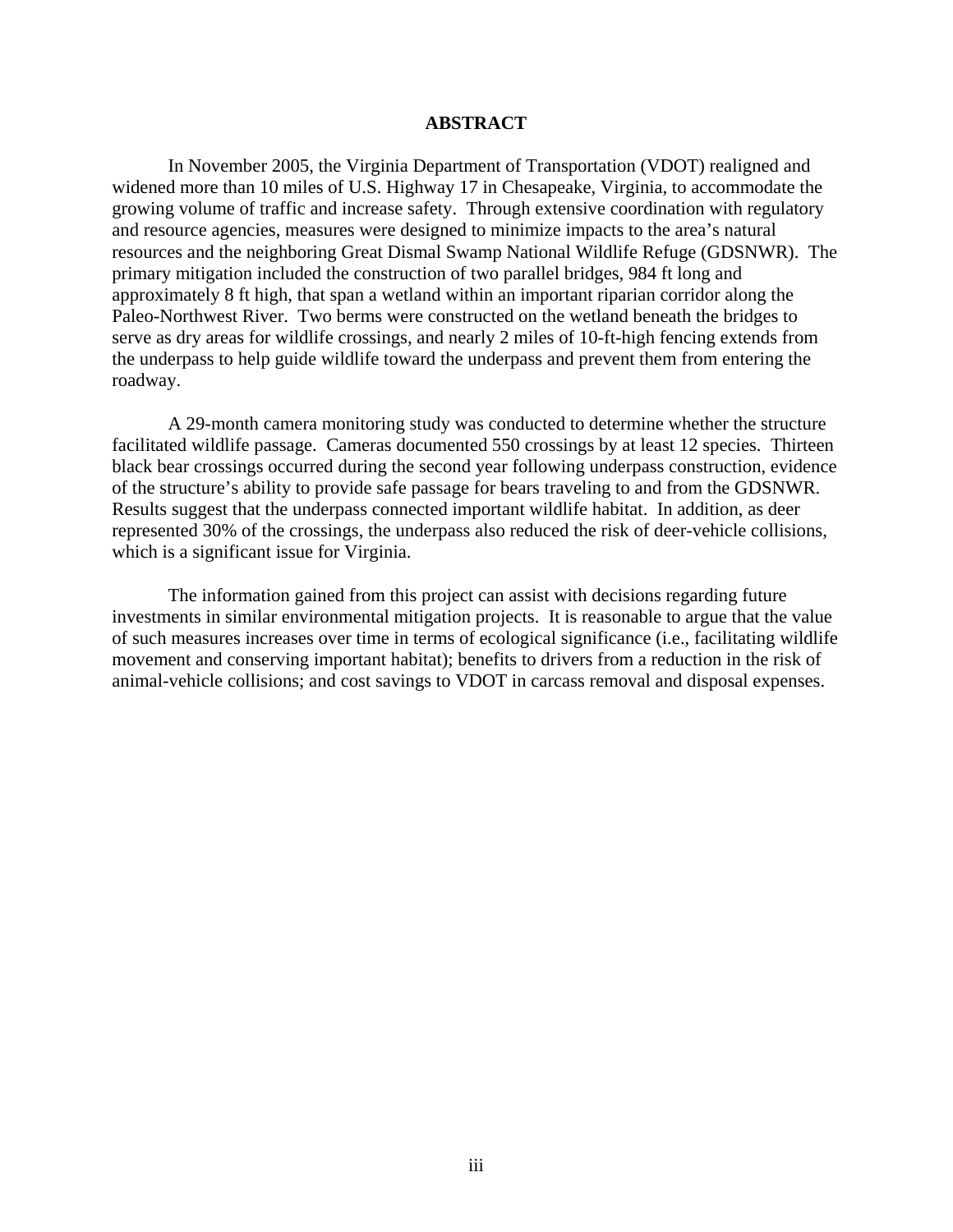#### **FINAL REPORT**

## **AN EVALUATION OF THE U.S. HIGHWAY 17 UNDERPASS IN CHESAPEAKE, VIRGINIA, AS A WILDLIFE CROSSING**

## **Bridget M. Donaldson Research Scientist**

**Maynard H. Schaus, Ph.D. Professor of Biology Virginia Wesleyan College**

#### **INTRODUCTION**

#### **Background of the U.S. Highway 17 Underpass**

On November 7, 2005, the Virginia Department of Transportation (VDOT) opened a newly constructed section of U.S. Highway 17 in the City of Chesapeake, Virginia, just east of The Great Dismal Swamp National Wildlife Refuge (GDSNWR). From the intersection of Highway 104 to the North Carolina state line, this 11.6-mi segment was widened from two lanes to four to increase safety and accommodate the increased traffic volume. Through the public involvement process and extensive coordination with federal resource and regulatory agencies, a road alignment was chosen to minimize environmental impacts. More than 10 mi of the new highway segment was relocated approximately 1,000 yd east of the original location to limit disturbance to the GDSNWR and the surrounding forests and wetlands (Figure 1).

The GDSNWR is a 111,000-acre refuge that is home to a variety of wildlife. It includes one of the largest black bear (*Ursus americanus*) populations on the U.S. east coast and harbors 40 other species of mammals, 59 species of reptiles and amphibians, and more than 200 species of birds, many of which are uncommon or rare throughout Virginia. Highway 17 crosses the paleo-drainage of the Northwest River, which consists of a riparian corridor that extends southeast from the GDSNWR (Figure 1). This riparian corridor contains wetland habitat (a swamp and saturated wetlands) that holds significant value in terms of its hydrologic functions and its plant and wildlife populations. Clairain and Latorre (2001) provided a detailed description of this wetland area. The riparian corridor is one of the last remaining corridors connecting the refuge to other patches of black bear habitat along the U.S. east coast (Wills, 2008). Although rarely documented in police records, animal-vehicle collisions were frequent along the original U.S. Highway 17 and included multiple bear deaths in the last several years before its closing (Wills, 2008).

Throughout the planning and design of Highway 17, VDOT coordinated with the U.S. Army Corps of Engineers, the U.S. Fish and Wildlife Service, and technical experts in the region to design measures to minimize impacts to the area's natural resources. Specifically, measures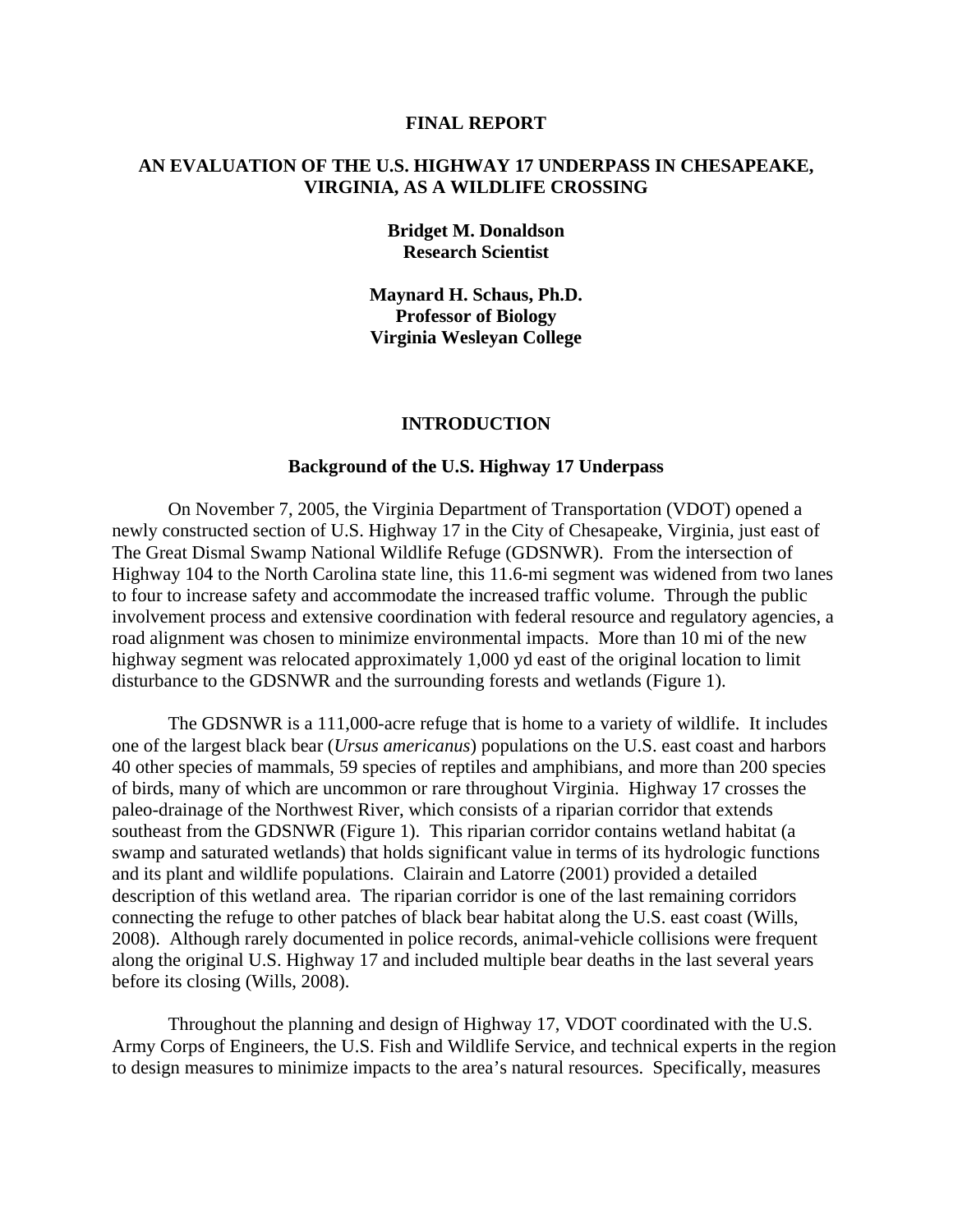

**Figure 1. Map Illustrating the Location and Surroundings of the U.S. Highway 17 Underpass. The underpass is along the realigned section of U.S. Highway 17 in Chesapeake, Virginia. The** *dashed lines* **represent the 1.9 mi of fencing. The location of an enlarged box culvert is also depicted.** 

was the construction of two parallel bridges, 984 ft long, 81 ft across, and approximately 8 ft high (from ground level to the bottom of the bridge deck), that span a saturated wetland within the riparian corridor (Figure 2). In the remainder of the report, size dimensions refer to dimensions from an animal's perspective; the Highway 17 Bridge is described as having a width of 984 ft, a length of 81 ft, and a clearance or height of 8 ft.

 The bridges, which cost \$4.2 million of the \$42 million total project cost, consist of two northbound lanes and two southbound lanes separated by an open median. To prevent wildlife from entering the roadway and to help guide them beneath the bridges, VDOT constructed 1.9 mi of 10-ft-high fencing on both sides of the roadway, topped with three barbed wire strands, which extend across the riparian corridor along the bridge (Figure 1). Nearly 1.5 mi of this fencing extends south of the bridge. To encourage wildlife passage further beneath the bridges (hereinafter referred to as the "underpass"), earthen berms were constructed on the wetland beneath the far ends of the bridges to provide areas of dry crossing for wildlife, particularly for black bears that travel to and from the GDSNWR. These berms consist of slightly elevated areas of dirt and mulch, each approximately 25 ft wide. Vegetation was also planted up to the underpass entrances to encourage wildlife use.

 In addition to the bridge, VDOT provided an enlarged double box culvert 1.8 mi south of the underpass and within the 1.9-mi span of the 10-ft-high fencing (Figure 1). Though primarily designed to facilitate drainage, the culvert was enlarged potentially to function as a wildlife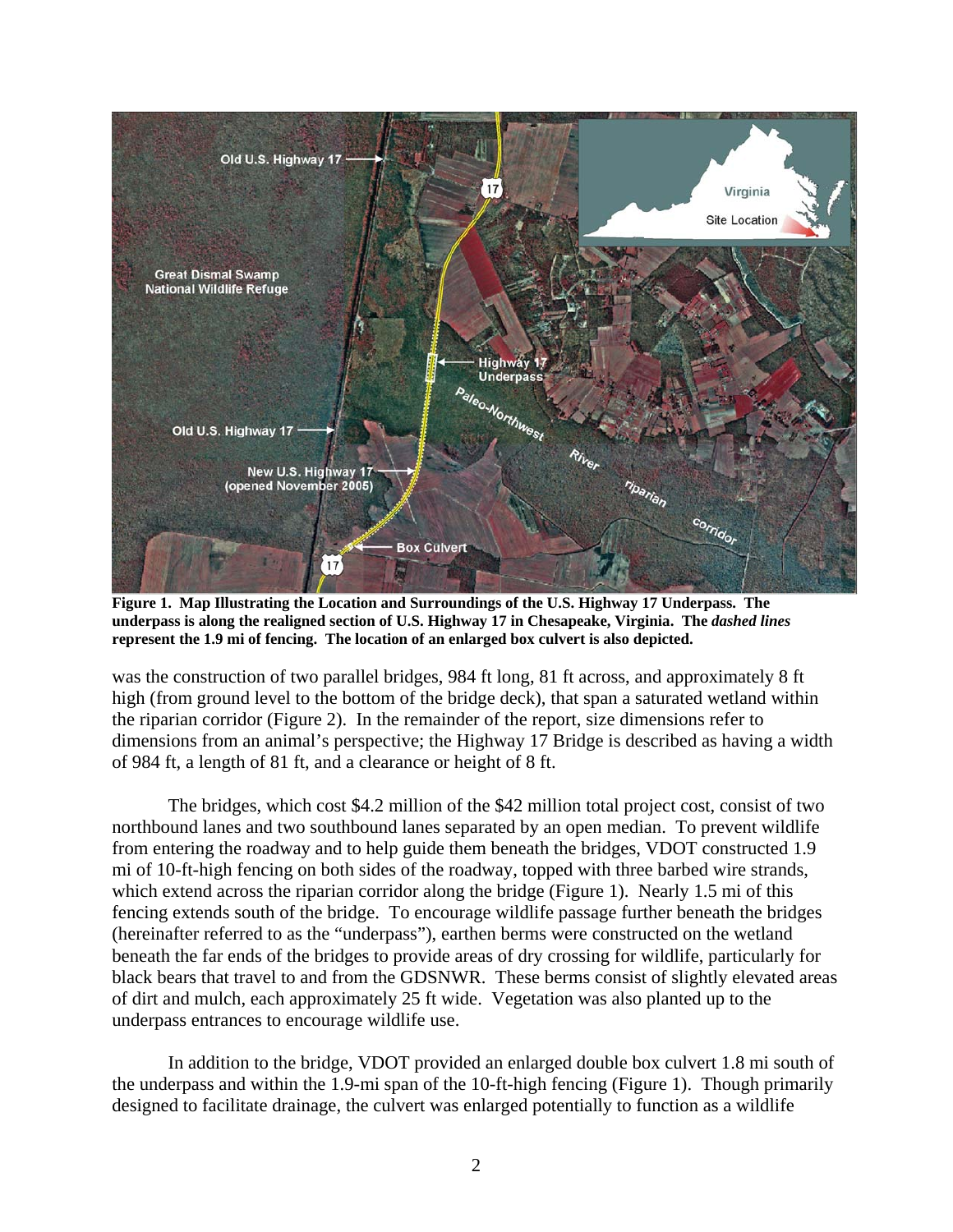

**Figure 2. U.S. Highway 17 Underpass. The underpass is 984 ft wide (from the animal's perspective) and spans 4 lanes and an open median. The photograph illustrates one of the dry areas (berms) that was constructed at each end of the underpass, intended for use by wildlife.** 

crossing. The culvert openings are 10 ft by 6 ft, and the structure extends 197 ft in length. To avoid detracting from the costs available for the large underpass, additional measures were not undertaken to encourage wildlife use of the culvert. For instance, the culvert was constructed without raising the elevation of the road and thus remains partially filled with water throughout the year. The primary focus of this monitoring study was, therefore, on the underpass.

As part of the U.S. Highway 17 project mitigation, VDOT donated 758 acres of existing wetlands to the Virginia Department of Game and Inland Fisheries as wetland preservation. VDOT also purchased approximately 16 acres of mineral soil wetlands and created about 9.6 acres of forested, organic soil wetlands within the project corridor. For these efforts, the U.S. Highway 17 widening project was designated as a 2004 Exemplary Ecosystem Initiative by the Federal Highway Administration (FHWA) for protecting wildlife and preserving the ecosystem along the GDSNWR. This designation is given to transportation projects that develop innovative and forward-thinking ways to enhance and preserve ecosystems.

#### **Regional Black Bear Monitoring Studies**

#### **Black Bear Research at the GDSNWR**

Researchers from Virginia Polytechnic Institute & State University (VPI) have conducted studies on movement patterns and population genetics of black bears in the GDSNWR and along the neighboring U.S. Highway 17 (Tredick, 2005; Wills, 2008). From August 2001 through May 2002 (3 years prior to the opening of the underpass), a "hair snare" study was conducted along a 1.4-mi section of the original U.S. Highway 17 to determine patterns of bear travel relative to the locations of the proposed U.S. Highway 17 underpass (Wills, 2008). A single strand of barbed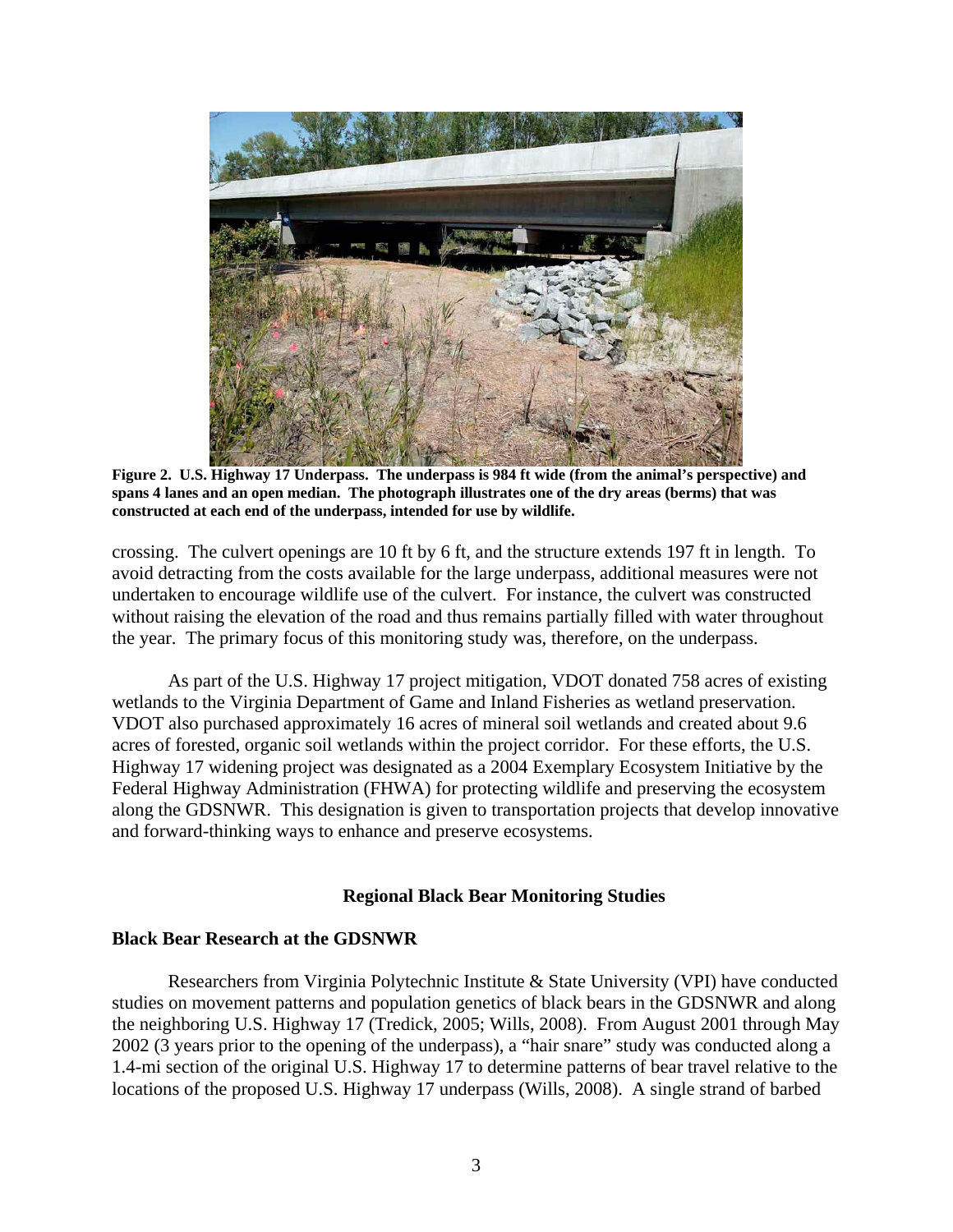wire was placed along the western edge of the original U.S. Highway 17, spanning the section proposed for the underpass. The wire was placed 50 cm above ground level to capture hair samples from bears crossing this section of highway. Twenty-three bear hair samples were collected during the 9-month sampling period along this short road section. All crossings occurred from March through May and in August. Of the six individuals that could be genetically identified from the samples, the majority of their crossings occurred within the same 260-ft road section on the northern edge of the Paleo-Northwest River corridor (Figure 3). This was approximately 1 mile north of the location of the proposed underpass. Based on the limited hair snare data collected on this project, Wills (2008) concluded that the then-proposed (now existing) underpass appears to be in the general area frequently used by black bears to cross the highway.

An investigation of bear-vehicle collisions near the GDSNWR indicated that four or five documented deaths occur on the periphery of the refuge each year, although the actual number may be higher given the low reporting rate of animal-vehicle collisions in the area (Wills, 2008). In 2004 alone, four black bear deaths were reported on the original U.S. Highway 17. Bearvehicle collision data verified Wills' (2008) findings that the corridor within which the underpass is situated is frequently traveled by black bears moving to and from the GDSNWR. On the original U.S. Highway 17, three bear-vehicle collisions occurred in a 2-year period from 2000



**Figure 3. Locations of 11 Black Bear Crossings Prior to Construction of Underpass. The crossing by six individuals that could be genetically identified across the old U.S. Highway 17 is shown as determined by a 2001-2002 hair snare study prior to construction of the new section of U.S. Highway 17 and the underpass. Two bear deaths from vehicle collisions at an area of high crossings were also documented during this period.**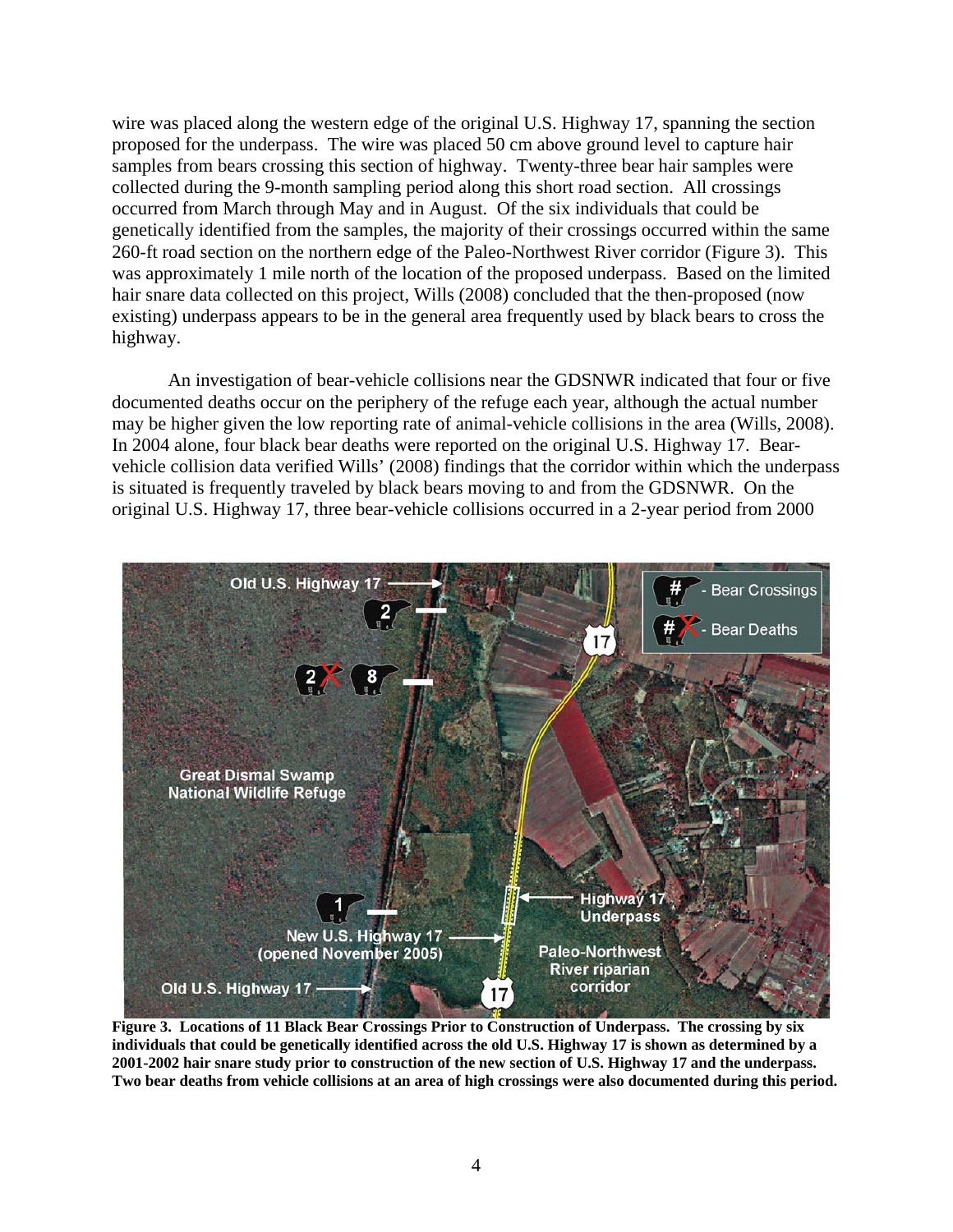through 2002, and one bear skeleton was found from an earlier collision. Two of these bear deaths occurred in an area where the hair snare study indicated heavy crossings, approximately 1 mi north of the underpass (Wills, 2008; Figure 3).

Another VPI study entailed an investigation of the population abundance and genetic structure of black bears at the GDSNWR and two other national wildlife refuges in eastern North Carolina (Tredick, 2005). Black bear density at the GDSNWR, estimated using DNA hair samples, ranged from 0.56 to 0.63 bear/km<sup>2</sup>. Genetic variability of 40 sampled bears at the GDSNWR was high, suggesting that gene flow across the landscape is adequate to prevent differentiation of this population from populations further south. However, genetic statistics of bears at the GDSNWR compared to bears further south suggested that the bear population at the GDSNWR is isolated to some degree, potentially because of geography (i.e., the Albemarle Sound) and encroaching urban development (i.e., the towns of Suffolk and Chesapeake) (Tredick, 2005).

## **Effectiveness of Underpasses**

Adequate gene flow is essential for the long-term viability of wildlife populations and can be facilitated by the maintenance of natural corridors between populations (Forman et al., 2003). Wildlife underpasses and overpasses across roadways, if designed and located properly, can be highly effective measures for providing safe movement along natural corridors (Clevenger and Waltho, 2000; Forman et al., 2003; Hedlund, 2003; Knapp et al., 2004). In the absence of means to cross roadways safely, road mortality has significantly affected black bear populations in the southern Appalachians (Brandenburg, 1996). As roads are upgraded to accommodate greater traffic volumes, the rate of successful black bear crossings decreases significantly and black bears become reluctant to cross roads (Brody and Pelton, 1989; Virginia Department of Game and Inland Fisheries, 2002). This avoidance of roads can isolate wildlife populations and ultimately reduce biodiversity and genetic variability (Forman et al., 2003).

Given the partial isolation of the black bear population in the GDSNWR, it is especially useful to understand whether an underpass can facilitate safe movement to and from the refuge along an existing habitat corridor. Specifically, an unimpeded passage for wildlife across the new widened U.S. Highway 17 may prevent further isolation of the local bear population from more southern populations. In addition, if an underpass can accommodate large species such as black bear, it is likely to be used by a variety of other mammals, including those that pose larger threats to driver safety (i.e., white-tailed deer) when crossing a road (Forman et al., 2003).

Although research on variables that increase the effectiveness of underpasses is increasing in the United States, relatively few of these studies have determined the structural attributes that facilitate use by black bears in the eastern United States. Monitoring studies in Madison County, North Carolina, found that two 8 ft by 8 ft box culverts, approximately 150 ft long and bordered by 4.5-ft-high fencing on either side, have been unsuccessful in facilitating black bear passage beneath I-26 (A. Burroughs, personal communication). Similarly, black bears approached, but did not enter, a 10 ft by 12 ft by 189 ft box culvert in Albemarle County, Virginia (Donaldson, 2005). Larger underpasses with higher fencing have been more effective at facilitating black bear passage. Researchers who monitored wildlife use of bridges and culverts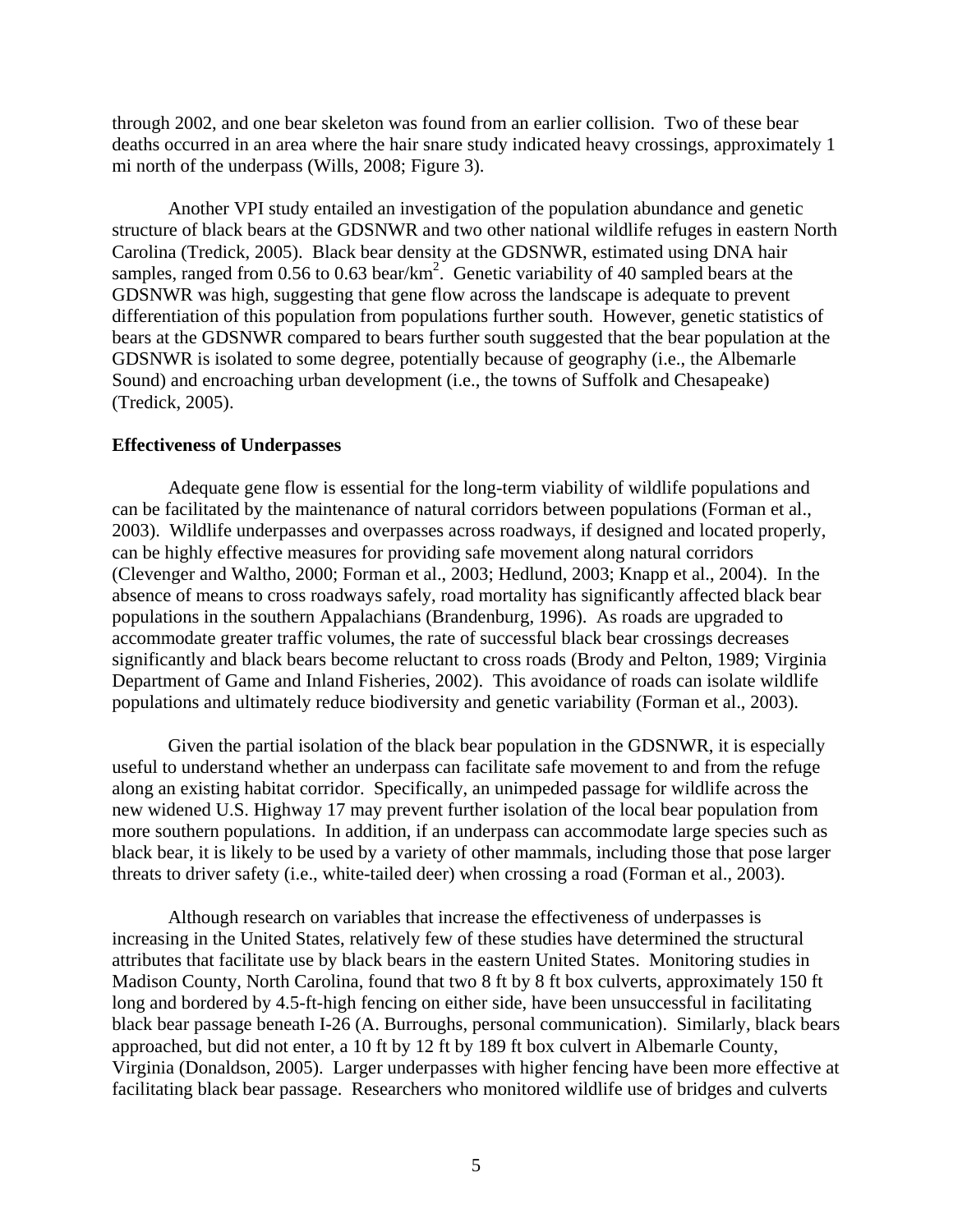in Florida determined that the most effective underpass dimensions for black bears would be a minimum width of 9 ft and a minimum height of 11.5 ft (Smith, 2003). In Washington County, North Carolina, three wildlife underpasses were constructed in 2005 beneath a new section of I-64. Bridges had 8 to 10 ft clearances and 95 to 154 ft widths, with 0.5 mi of 10-ft chain link fence extending from each end. One year of monitoring documented 17 black bear crossings and more than 3,000 deer crossings through the three underpasses (McCollister and Van Manen, 2008).

Research can expand the knowledge of what types of mitigation efforts are successful in facilitating wildlife passage, particularly for eastern black bears. Long-term monitoring studies of underpass use are especially important, as wildlife passage has been found to increase as animals learn a structure's location and become accustomed to it over time (Land and Lotz, 1996; Walker and Baber, 2003).

## **PURPOSE AND SCOPE**

The purpose of this study was to evaluate the effectiveness of the U.S. Highway 17 underpass as a wildlife crossing. The objectives of the study were to determine (1) whether the underpass facilitated wildlife passage, and (2) whether the frequency of wildlife crossings increased over successive years.

The scope of the study was limited to a camera monitoring study over a 29-month period beginning in November 2005.

### **METHODOLOGY**

Three tasks were carried out to achieve the study objectives:

- 1. A literature review was conducted to identify studies that documented successful underpass features for wildlife crossings.
- 2. Cameras were placed at both ends of the U.S. Highway 17 underpass, and wildlife activity related to the underpass was monitored.
- 3. The resulting data were analyzed to determine the following:
	- the success of the underpass in facilitating wildlife passage, particularly black bears
	- the months and seasons in which passage was most frequent
	- the increase (if any) in species' use over time.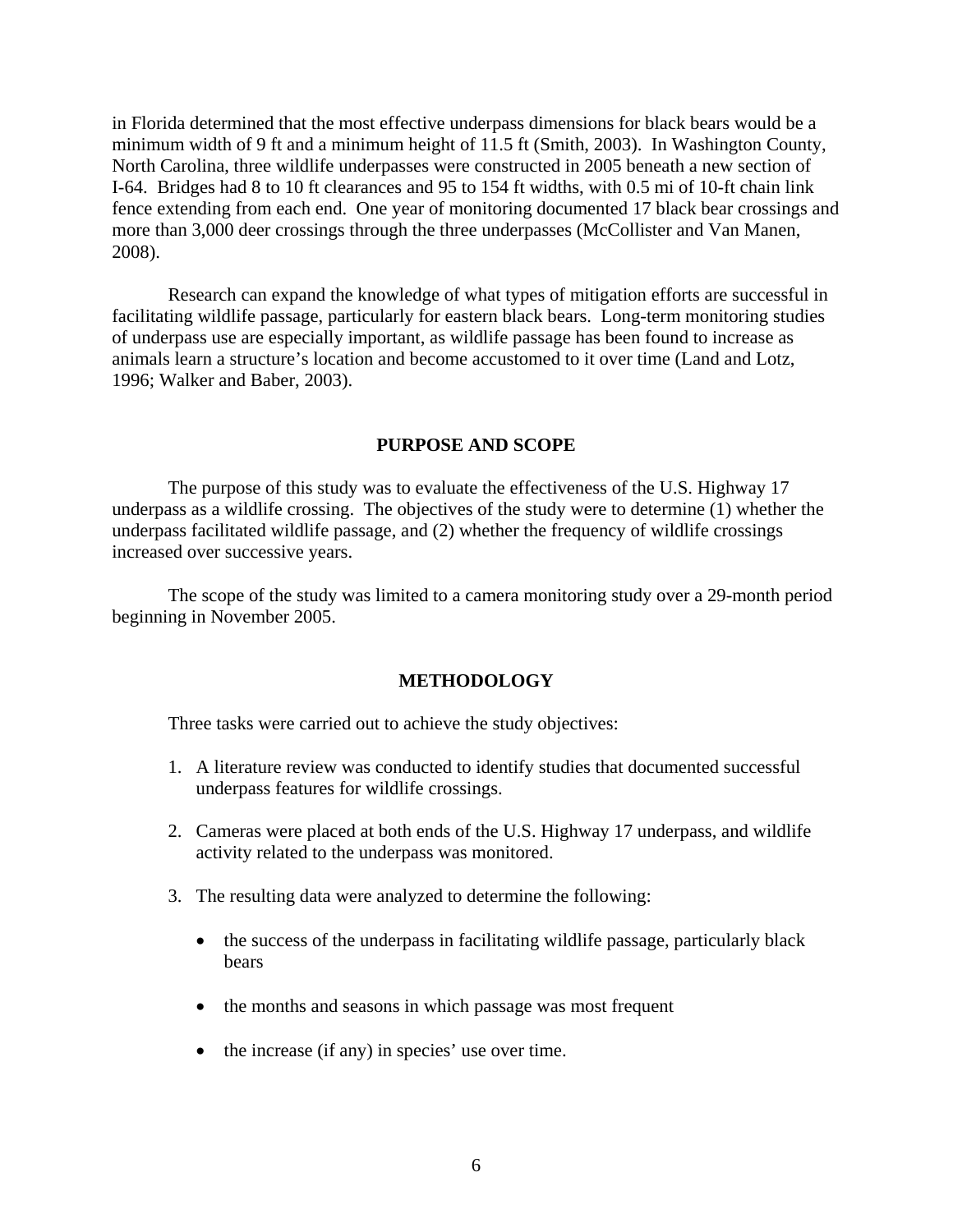#### **Literature Review**

 A literature review was conducted to gather information on the attributes of underpasses that facilitated wildlife passage. The review focused on camera monitoring studies, particularly those that documented the use of crossings by black bears in the eastern United States. Multiple online databases were searched, including TRISWorld, WorldCat, and Transport.

#### **Camera Placement and Wildlife Monitoring**

 Eight Game-Vu digital trail cameras (Nature Vision, Inc.) were used to monitor the underpass. These remote cameras photograph images based on infrared heat and motion sensors and use undetectable infrared illumination at night rather than a flash. Cameras were installed November 8, 2005. Every 3 to 5 weeks, the photographs taken by the cameras were downloaded onto a laptop computer. Cameras recorded data for 27 months over a 29-month period. Data were not recorded in February and March because of a battery failure in the cameras.

 Cameras were positioned on stakes on the dry areas at both ends of the underpass (Figure 4). Camera range extended up to 15 ft in the daytime and was slightly smaller night. Cameras were therefore able to capture a large portion of the width of the southern dry area and the full width of the northern dry area. Cameras captured only a small portion (approximately 4%) of the wetland interior of the underpass. For the first 4 months of monitoring, four cameras were faced toward each of the two dry areas and four were faced toward the wetland interior. Two of the cameras on the north side of the underpass were initially facing the areas of deeper water. Because no activity was documented on these cameras, they were repositioned to provide



**Figure 4. Positioning of Eight Cameras Beneath the U.S. Highway 17 Bridge. The dry areas (berms) constructed for wildlife passage are each approximately 25 ft wide. Illustration not to scale.**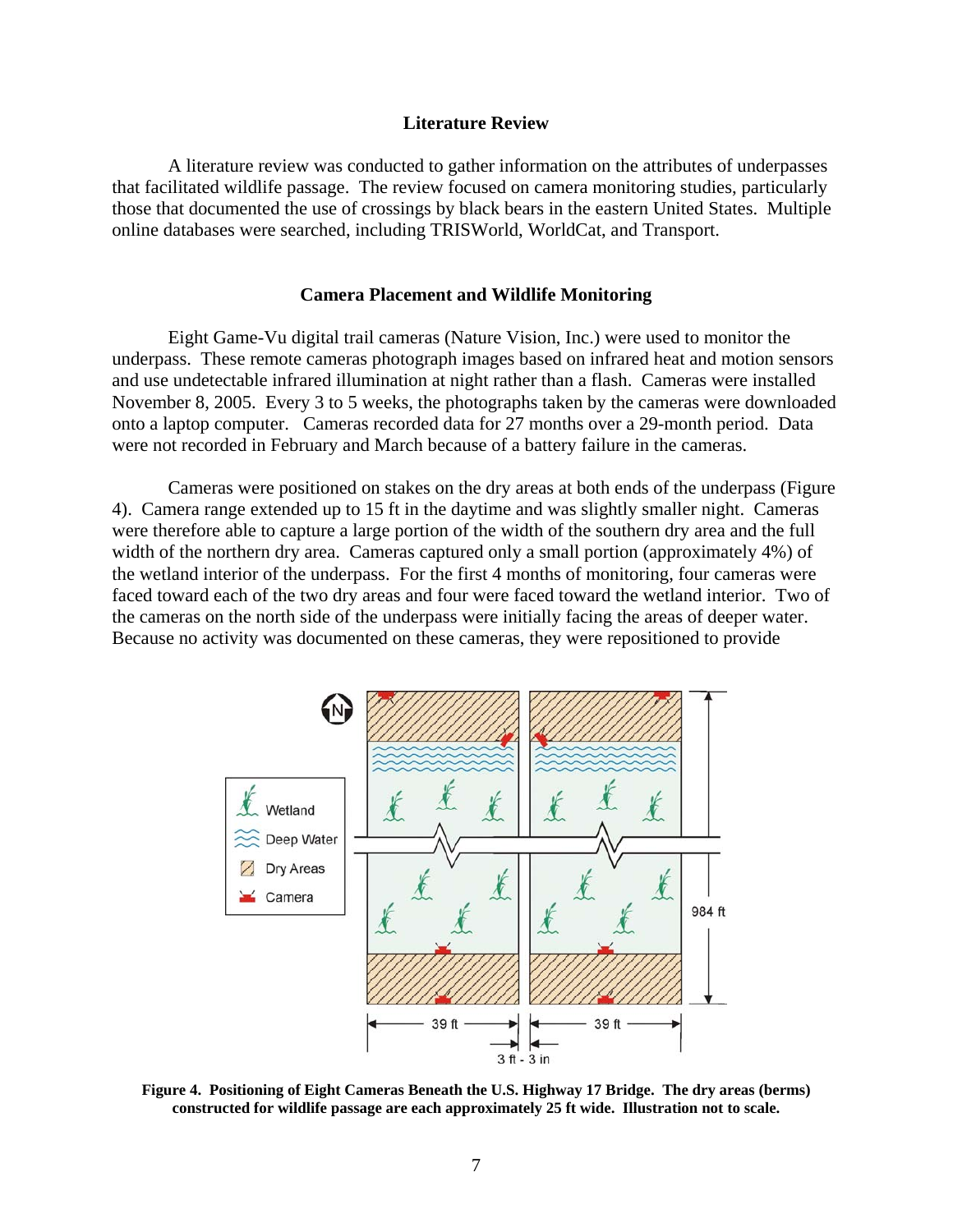complete coverage of the dry area on the north side of the underpass. The positions of the two cameras facing the water on the south side of the underpass were not changed so that the more shallow areas of water would continue to be monitored.

 For 3 months (November 2006 to February 2007), cameras monitored the 10 ft by 6 ft double box culvert that conveyed a continual stream of water throughout the year. When no activity was documented during this period, cameras were removed from these locations.

## **Data Analysis**

Every 3 to 5 weeks, photographs from each camera were downloaded onto a laptop computer. From each photograph, the species, date, and time were documented into a spreadsheet to determine monthly crossing frequencies for each species. As discussed previously, on some occasions, the battery power of a camera became depleted prior to replacement. To account for monthly differences in camera operative days, monthly crossing indices were calculated by adjusting the number of species' crossings per month by the number of operative days in the month. This crossing index (CI), was calculated by the formula

$$
CI = SC (TM/OD)
$$

where

 $SC =$  number of a particular species' crossings in one month, as captured by cameras  $TM = total$  number of days in the month

 $OD =$  number of days cameras were operative in the month.

 Cameras did not photograph species that were too small to be captured by camera sensors, such as reptiles, amphibians, and small mammals. It is also important to note that a small number of camera observations may not have been true "crossings," as the animal may have been exploring or foraging in the underpass rather than using it as a means for travel across the roadway. This is pertinent to most bird species photographed by the cameras as well as the squirrel (given its small home range). Other species captured by any one of the cameras were presumed to be using the underpass as a means of crossing. In some cases it was difficult to determine whether an animal photographed by one camera was the same animal photographed by another camera. This was especially true when a photograph of an animal from one camera was closely followed by a photograph of an animal from the neighboring camera. To avoid double-counting of an individual crossing event, photographs of indistinguishable individuals taken by neighboring cameras within 2 min of each other were considered to constitute a single crossing event.

For species with a monthly CI of 10 or more, linear regression was used to determine whether the species CI increased over time. A one-way analysis of variance (ANOVA) was used to determine whether there were seasonal or monthly differences in species CIs.

In order to evaluate the success of the underpass in terms of bear passage, it was necessary to specify the criteria for success. Given the partial isolation of the bear population at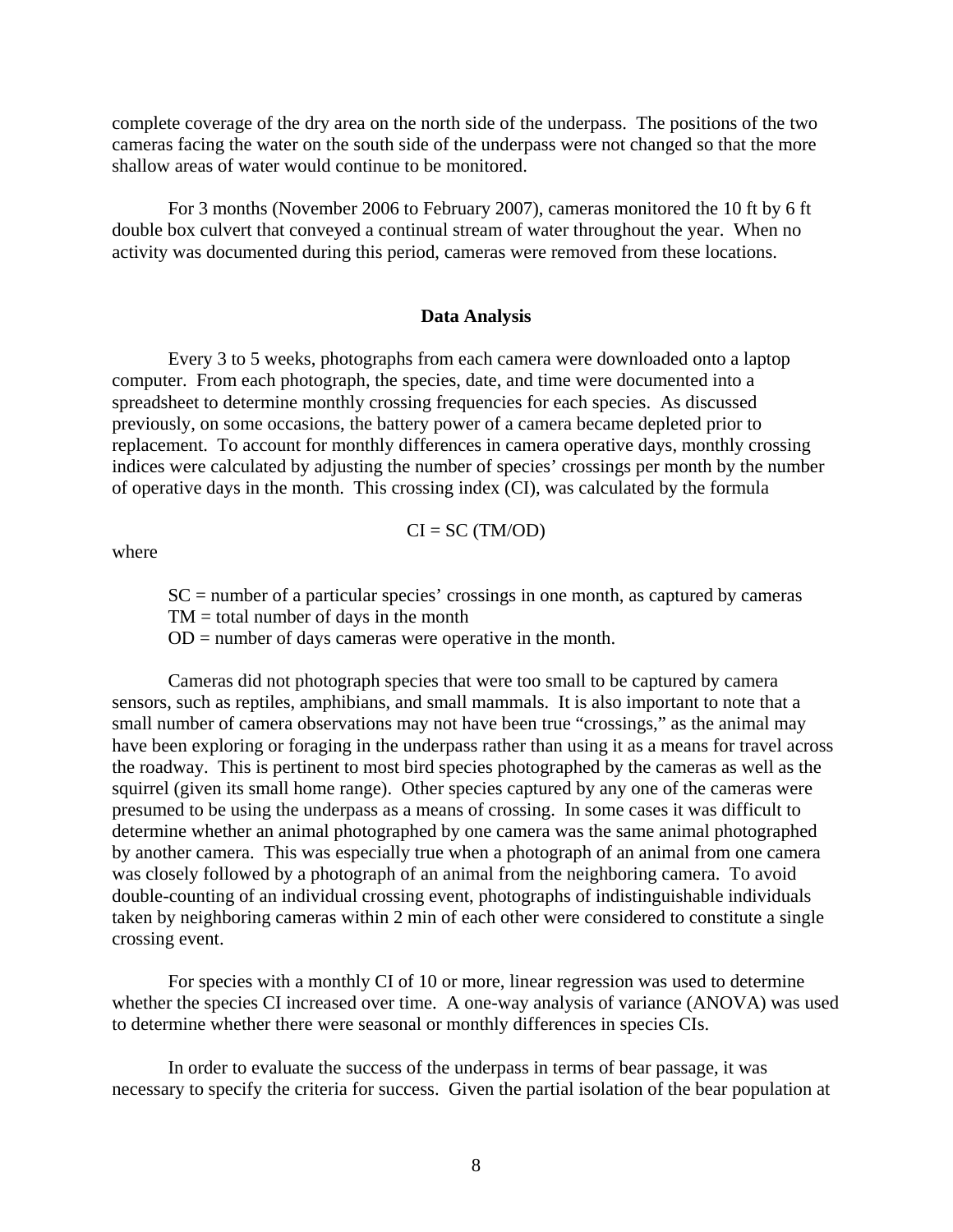the GDSNWR as a result of both geography and urban development, the subsistence of this population relies on the ability to maintain genetic interchange with populations further south (Tredick, 2005). To determine whether this was occurring as a result of underpass use, genetic sampling of individuals using the underpass would be required. The scope of this study, however, lent itself only to the determination of whether the underpass maintained habitat connectivity for bears on either side of U.S. Highway 17. To achieve a goal of habitat connectivity, cameras would need to document use of the underpass by black bears.

### **RESULTS AND DISCUSSION**

## **Camera Monitoring**

A total of 550 crossings were documented over the 29-month monitoring period. This number may be conservative, given the large expanse of wetland and small portion of the southern dry area that could not be captured by the camera range. At least 12 species were photographed in the underpass, some of which are shown in Figure 5.

Thirteen black bear crossings were documented, all during the second year following underpass construction. Deer used the underpass the most (representing 30% of all crossings), followed by raccoons (Figure 6). A large portion of the photographs was categorized as "unknown"; the images in these photographs were recognized as wildlife but the species could not be identified (see example in Figure 5G). The great blue heron, great egret, and Canada goose were grouped into a "wetland birds" category; of this grouping, great blue herons were documented the most (8 times), followed by great egrets (5 times) and the Canada goose (1 time). The fox was also grouped into a larger category because it could not always be identified with regard to the species level (i.e., red or gray).

Except for black bears, passage frequency for any species did not significantly increase or decrease over the monitoring period; the same was true of the total crossing frequency (representing all species' crossings). There were no significant seasonal or monthly differences in any species' crossings throughout the monitoring period (Figure 7). This may be attributed to the fact that the monitoring period included only two to three seasons. Additional years of monitoring may be required to determine whether species' use increases over time and whether seasonal or monthly patterns exist in crossing frequencies.

Underpass use was heavier in the dry areas of the underpass than in the wet areas that were within camera range. Wetland birds were the only species documented by cameras facing the wetland interior of the bridge. Only 2 wetland birds were documented by these cameras versus the 12 wetland birds documented by cameras facing the dry area. Because camera ranges could capture only a small extent (approximately 4%) of the wetland area, however, it is possible that these species used the underpass more than the data indicated.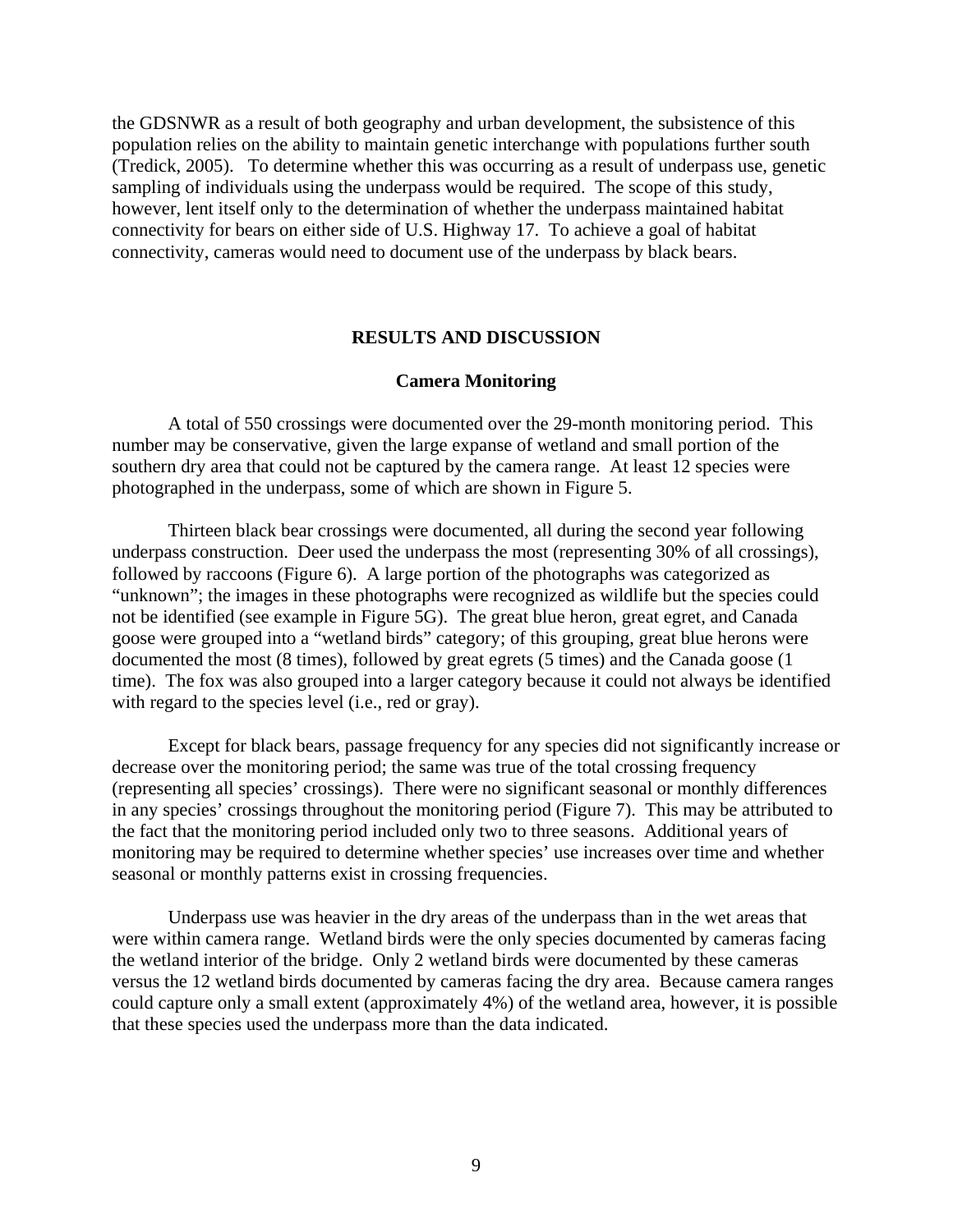

**Figure 5. Photographs Captured by Remote Cameras in the U.S. Highway 17 Underpass. A, great blue heron; B, black bear; C, bobcat; D, white-tail deer; E, raccoon; F, fox; G, example of an "unknown" species.**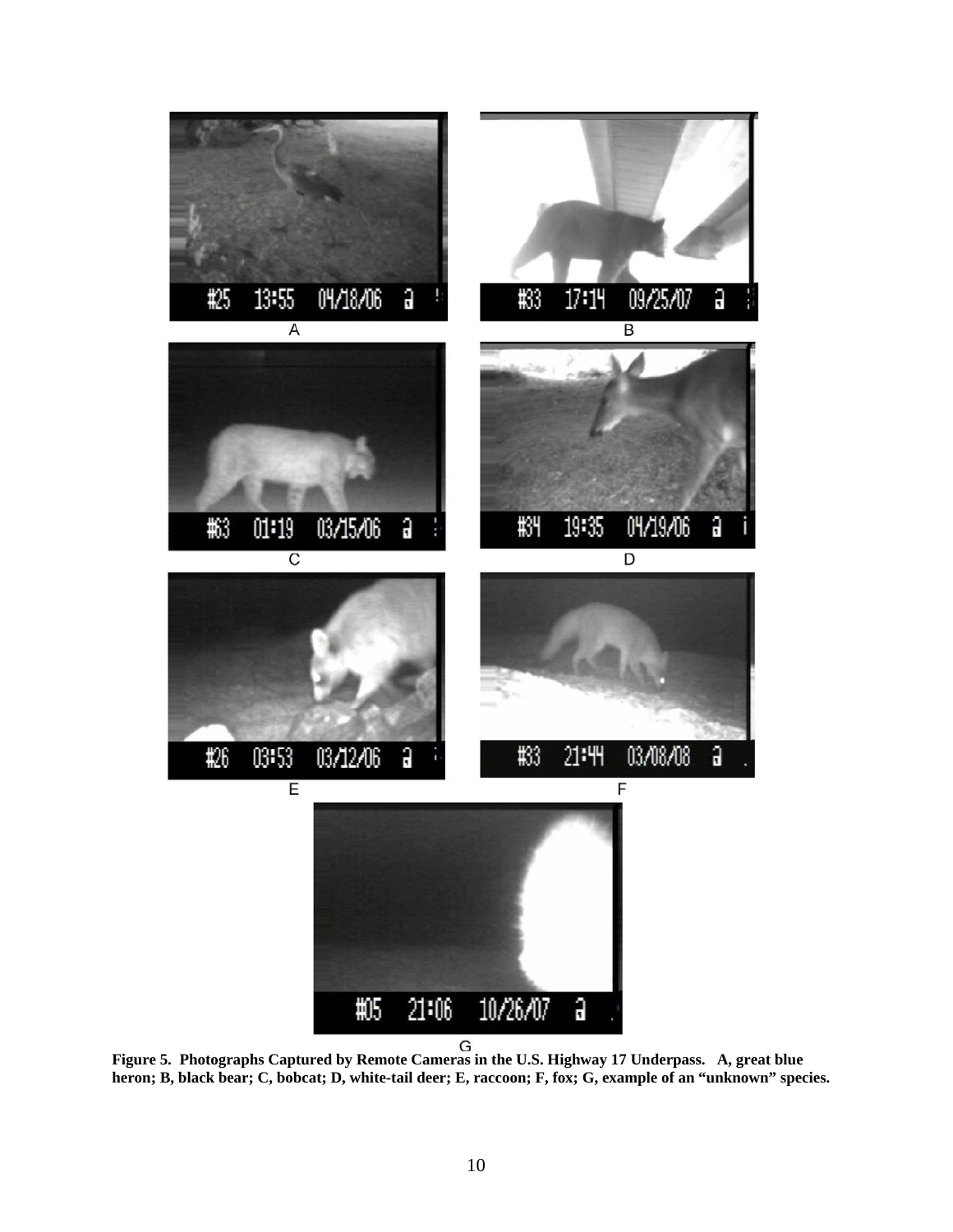

**Figure 6. Number of Wildlife Documented Using the U.S. Highway 17 Underpass From November 2005 Through March 2008** 



**Figure 7. Monthly Passage Frequency for the U.S. Highway 17 Underpass From November 2005 Through March 2008. Data were not recorded from February through March 2007.**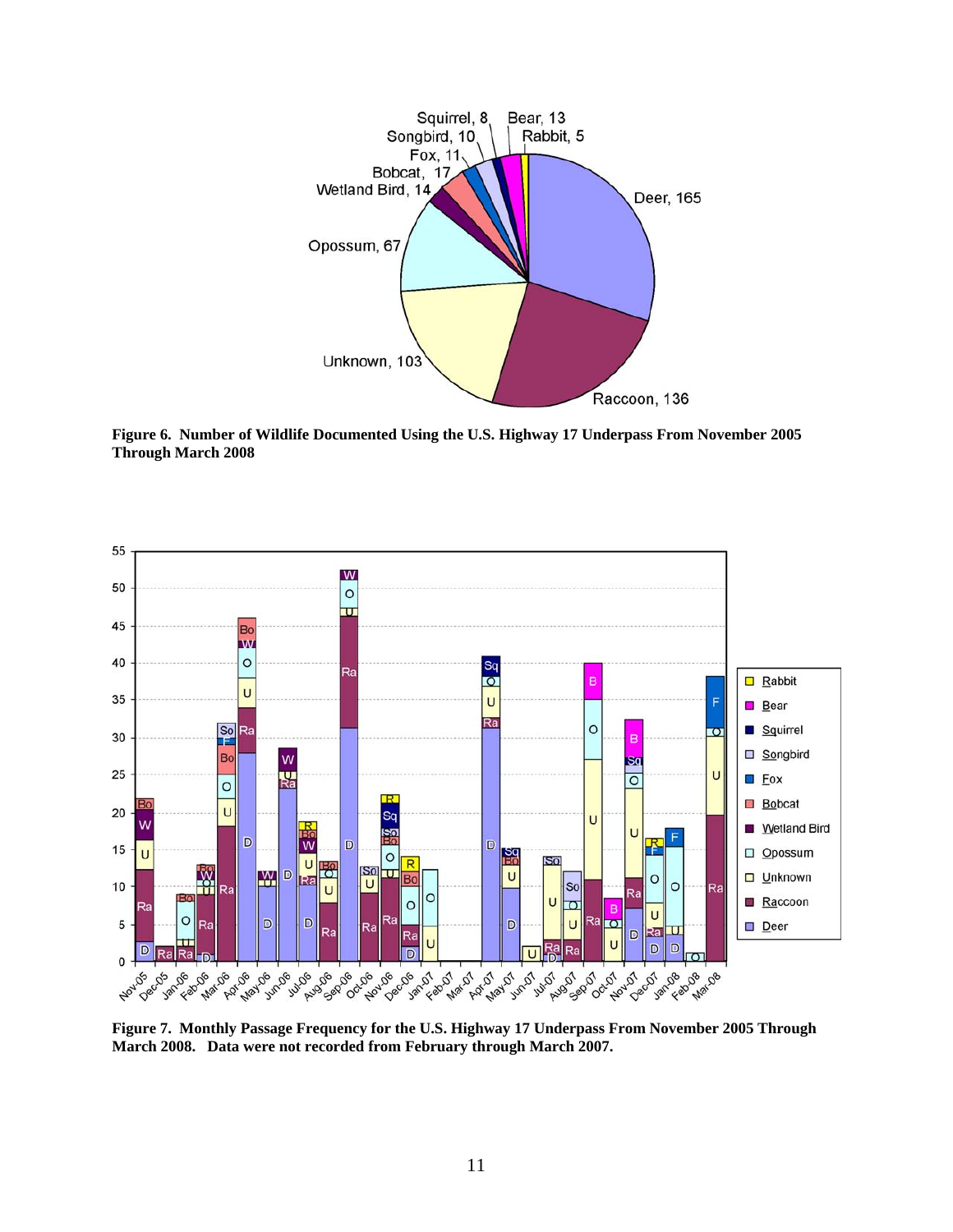## **Black Bears**

Following underpass and fence construction, no bear-vehicle collisions were known to have occurred within the extent of the 1.9 mi of fencing along the underpass (A. Deem, personal communication). However, in the fall of 2007, the researchers found a black bear on the roadside that had presumably been struck by a vehicle approximately 1 to 2 mi north of the underpass, beyond the span of the 10-ft-high fencing. This is an area of 4-ft-high fencing, which can easily be crossed by large species such as bear and deer.

Based on camera data, black bears were not documented using the underpass during the first year following its construction. This was not unexpected, given the findings of a previous study that suggested that an established bear trail extended up to and across the original U.S. Highway 17, approximately 1 mi north of the underpass (Wills, 2008). As mentioned previously, 13 bear crossings were documented through the underpass during the second year following its construction. If a similar crossing frequency continues in subsequent years, particularly by males during breeding season, it may be sufficient to satisfy the dispersal and reproductive needs that will help prevent isolation from populations further south. Definitive determination of the population benefits from the use of the underpass, however, would require knowledge of not only the number of individuals using the underpass but also their sex and genetic relationships (Clevenger and Sawaya, 2010).

These findings suggest that the underpass is successful thus far at facilitating the safe passage of black bears and thereby maintaining habitat connectivity across U.S. Highway 17. The results are consistent with the findings of other studies that animals can learn and adjust their movements once they discover the location of a non-threatening underpass (Forman et al., 2003; Gagnon et al., 2010).

#### **Comparison of Study Findings with Underpass Monitoring Studies in the Literature**

The results from this study indicate that the U.S. Highway 17 underpass facilitates passage for black bears and numerous other species traveling along or inhabiting the Paleo-Northwest River riparian corridor. Although the scope of the study did not lend itself to definitive determination of the factors that encourage use by wildlife, there are important features of the underpass that likely play a role. For example, the findings from this study are consistent with those of other underpass monitoring studies that found that large and open underpasses are successful at facilitating passage for black bears and other large mammals in the eastern United States (M. F. McCallister and F. T. Van Manen, unpublished data; Smith, 2003). The extensive 984 ft width of the underpass (which was determined by the need to span the wetland) is more than sufficient to provide for large mammal passage. However, in the design of an underpass for such species, the openness of the structure is critical to its success. Openness is largely a measure of ambient light in the passage; the larger the factor, the less of a narrow "tunnel" appearance of the structure (Reed et al., 1975).A previous study of a 10 ft by 12 ft box culvert (with a dark tunnel appearance) in Virginia found that deer commonly hesitated before crossing through the culvert and bears would approach the culvert and remain for several minutes without entering the culvert (Donaldson, 2005). At the U.S. Highway 17 underpass, however, deer and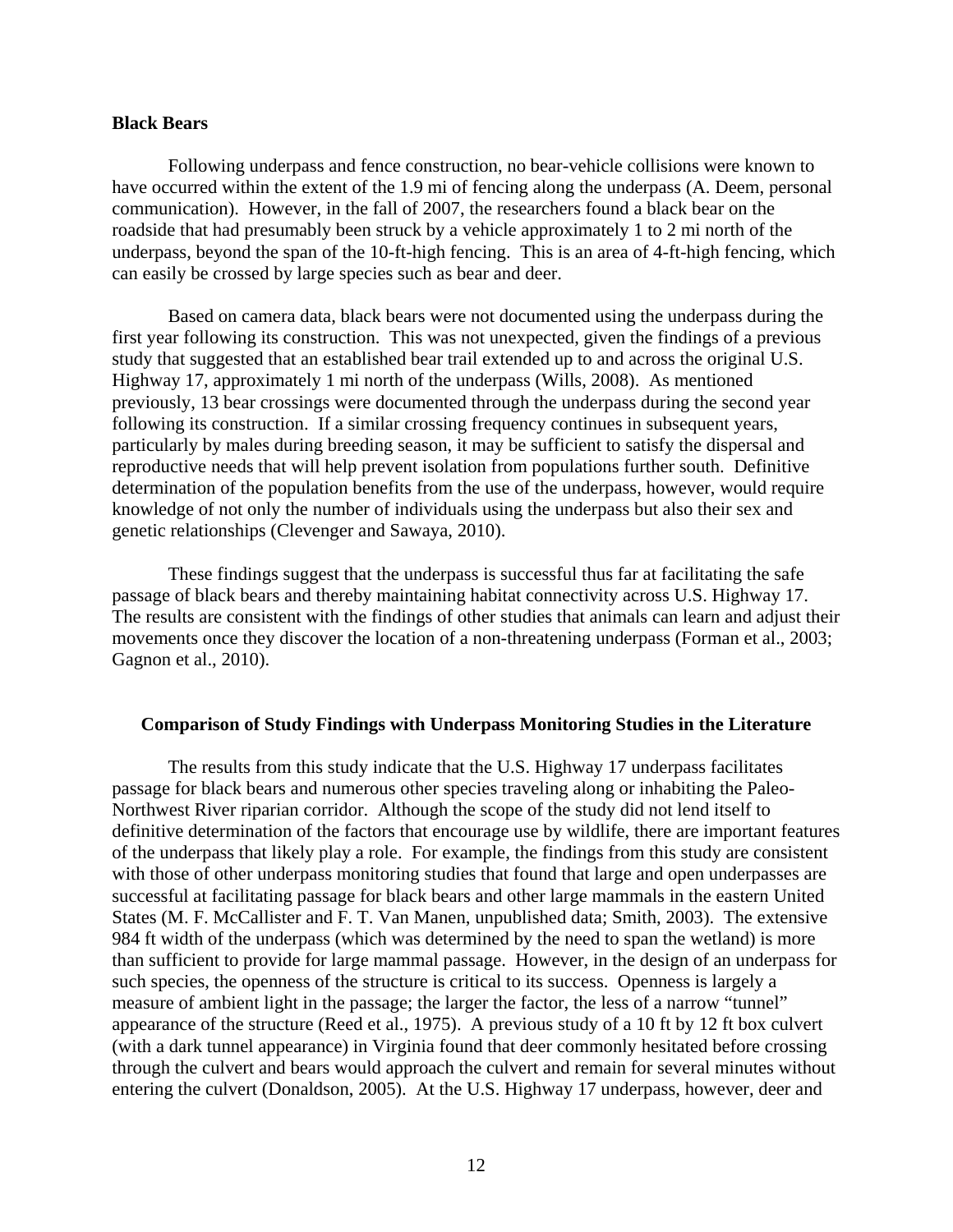bears did not hesitate and were not deterred by the smaller (8 ft) height of the much wider (and thus more open) structure.

In this study, the placement of the underpass between two high-quality habitats (a riparian corridor and a wildlife refuge), as well the plantings of herbaceous vegetation at the underpass entrances, may also have been important factors encouraging its use by wildlife (Smith, 2003). The nearly 2 mi of fencing along U.S. Highway 17 (on either side of the underpass) is also an important element of this mitigation. As deer represented 30% of the crossings in this study, the fencing may play a critical role in minimizing deer-vehicle collisions along this section of roadway. A recent study in Arizona found that elk-vehicle collisions were reduced by 97% following the erection of 2.5 mi of fencing and wildlife underpasses along State Route 260 (Gagnon et al., 2010).

# **CONCLUSIONS**

- *Results from the camera monitoring study of the U.S. Highway 17 underpass suggest that the underpass facilitates passage for numerous wildlife species.* A total of 550 crossings were documented over the 29-month monitoring period by at least 12 species. White-tailed deer represented 30% of all crossings.
- *The underpass is successful thus far at facilitating the safe passage of black bears, and the results suggest that bears may adjust their movements once they discover the location of a non-threatening underpass.* Cameras documented 13 bear crossings during the second year following underpass construction; if a similar crossing frequency continues in subsequent years, the underpass will continue to serve as a means for maintaining habitat connectivity for bears along the Paleo-Northwest riparian corridor.
- *The data did not support a conclusion that wildlife passage frequency increased over the course of the monitoring period; further, the data did not show evidence of seasonal or monthly trends.* Additional years of monitoring may be required to determine whether species' use increases over time and whether seasonal or monthly patterns exist in crossing frequencies.
- *Wildlife did not use the enlarged double box culvert during 3 months of camera monitoring.*  This was not unexpected given the permanently flooded condition of the culvert.

# **RECOMMENDATIONS**

1. *VDOT district environmental managers and construction engineers should continue efforts to coordinate with researchers and regulatory and resource agencies to implement mitigation that provides unimpeded movement for wildlife through important habitat corridors.* A map of statewide habitat corridors is planned for use by VDOT staff in new project planning (Donaldson, 2007).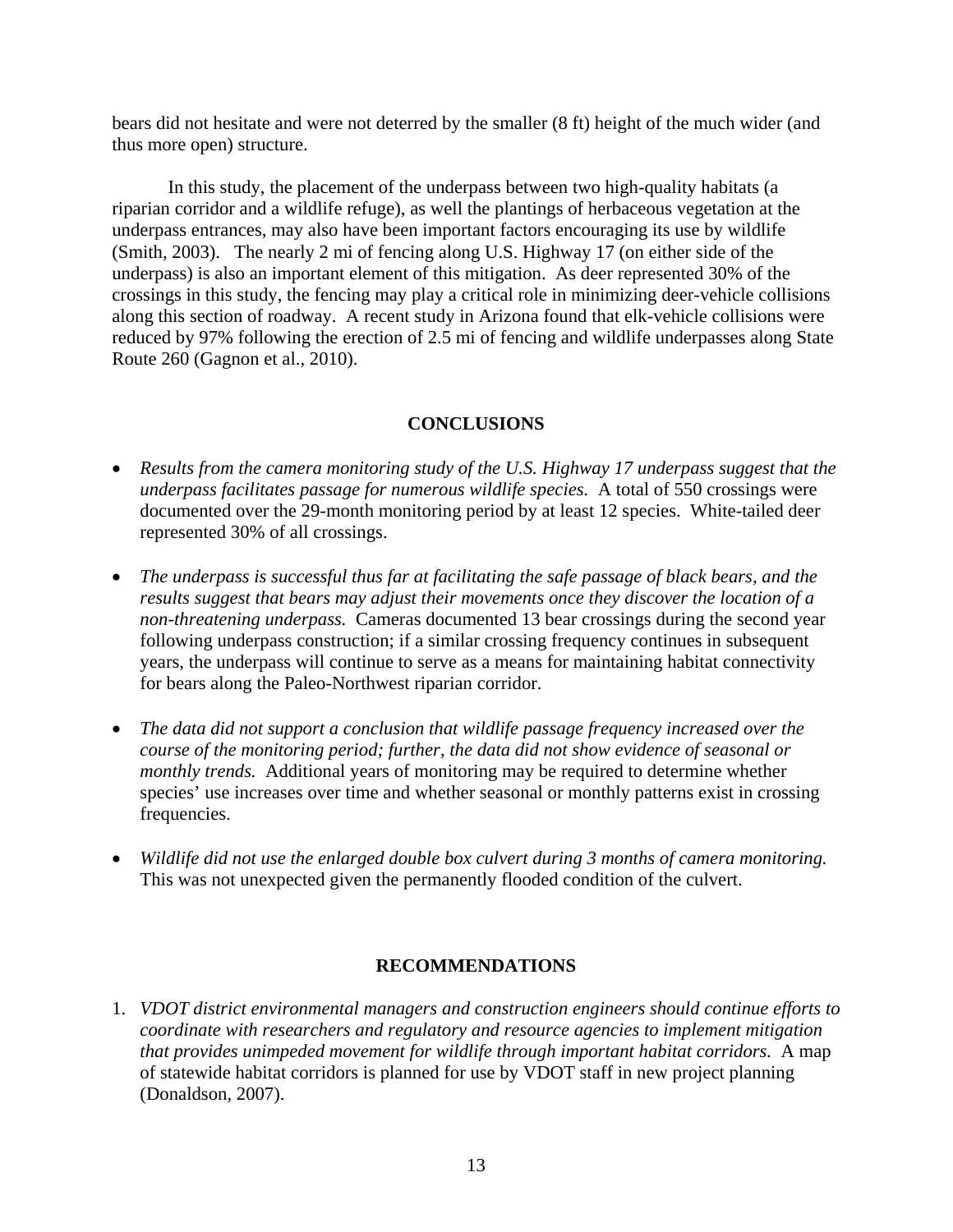2. *VDOT district environmental managers should contact the Virginia Transportation Research Council (VTRC) if additional studies on the placement, design, or effectiveness of new or existing wildlife underpass structures are desired. Minimal effort and expense would be required to conduct the monitoring given the existing monitoring equipment and resources available to VTRC.*

# **COSTS AND BENEFITS ASSESSMENT**

The 11.6-mi newly constructed section of U.S. Highway 17 cost approximately \$42 million. The bridge included along this highway cost \$4.2 million, representing 10% of the project budget. Approximately \$40,000 of the bridge cost was for additional fill used for berm construction to provide areas of dry crossing for wildlife.

As mentioned previously, the U.S. Highway 17 widening project was designated a 2004 Exemplary Ecosystem Initiative by the FHWA for protecting wildlife and preserving the ecosystem along the GDSNWR. This award identified the U.S. Highway 17 project above other projects as one that

- helps sustain or restore natural systems and their functions and values
- uses partnering and collaborative approaches to advance common goals
- uses the best available science in ecosystem and habitat conservation
- provides clear examples of innovative environmental solutions by transportation agencies and achieves high standards in the environmental process
- achieves high-quality results
- is recognized by environmental interests as being particularly valuable or noteworthy (FHWA, 2008).

Although it is difficult to monetize the benefits provided specifically by the underpass, the FHWA award firmly establishes that there are significant publicly recognized benefits from the application of this mitigation. These include facilitation of wildlife movement along an important habitat corridor (thereby decreasing the isolation and possible extinction of local species' populations) and a reduction in animal-vehicle collisions (resulting in improved driver safety, property damage savings, and a reduction in mobility/operations and carcass disposal costs to VDOT).

## **ACKNOWLEDGEMENTS**

The authors extend their appreciation to Kathleen Mabry, Braeden Miller, Samantha Porter, and Michelle Rowe for their invaluable field assistance. The authors are also grateful to VDOT's Sonny Perry and the Virginia Department of Game and Inland Fisheries' Johnny Wills for providing information important to the project. The authors greatly appreciate the opportunity provided by VDOT and VTRC to conduct this study.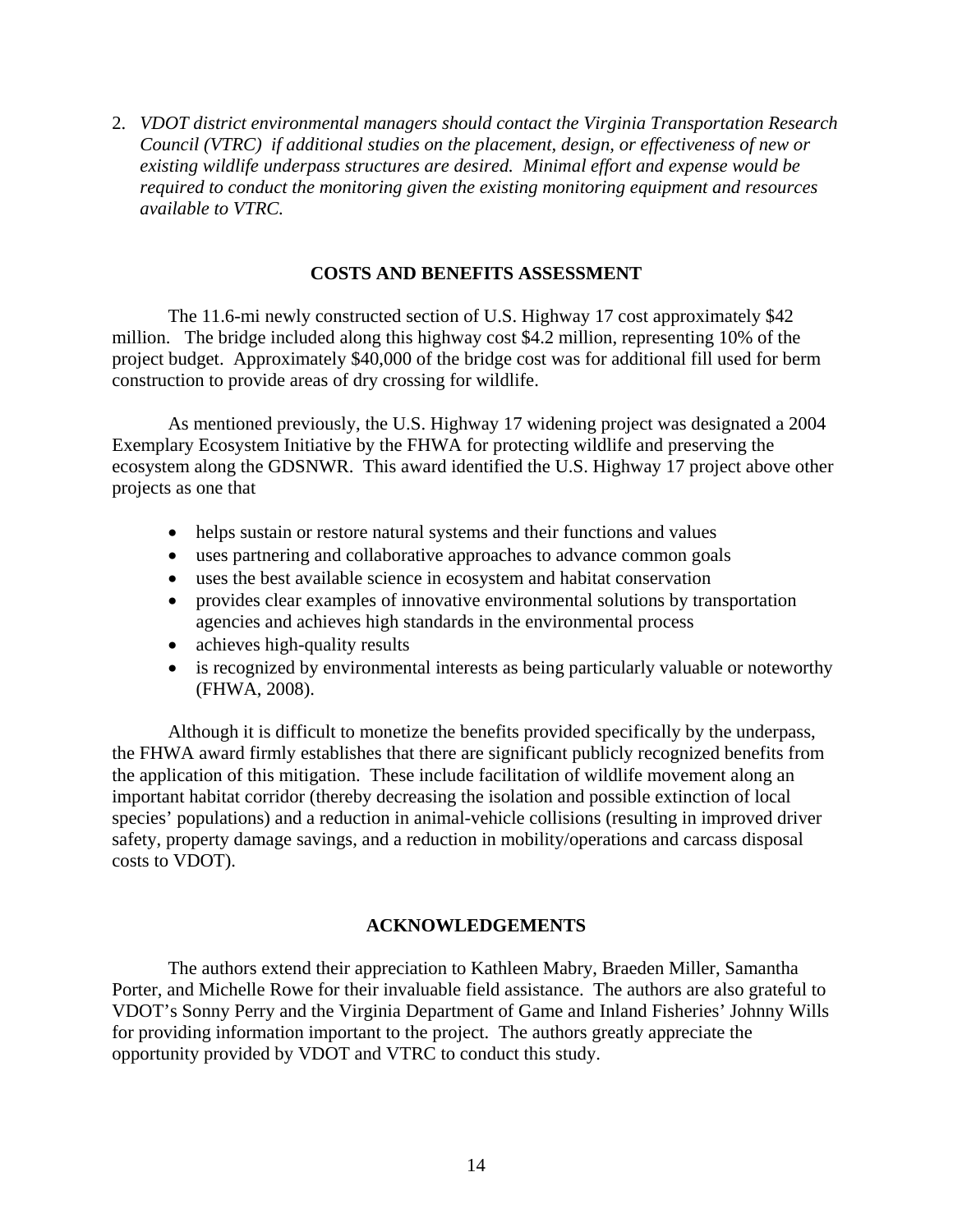#### **REFERENCES**

- Brandenburg, D.M. *Effects of Roads on Behavior and Survival of Black Bears in Coastal North Carolina*. Master's Thesis. University of Tennessee, Knoxville, 1996.
- Brody, A.L., and Pelton, M.R. Effects of Roads on Black Bear Movements in Western North Carolina. *Wildlife Society Bulletin*, Vol. 17, 1989, pp. 5-10.
- Clairain, E.J., and Latorre, C. *Assessment of Potential Wetland Impacts Due to Proposed Realignment of Virginia Route 17, Southern Chesapeake, Virginia*. Wetlands Regulatory Assistance Program, U.S. Army Engineer Research and Development Center, Vicksburg, MS, 2001.
- Clevenger, A.P., and Sawaya, M.A. Piloting a Non-Invasive Genetic Sampling Method for Evaluating Population-Level Benefits of Wildlife Crossing Structures. *Ecology and Society*, Vol. 15, No. 1, 2010. http://www.ecologyandsociety.org/vol15/iss1/art7/. Accessed February 4, 2010.
- Clevenger, A.P., and Waltho, N. Factors Influencing the Effectiveness of Wildlife Underpasses in Banff National Park, Alberta, Canada. *Conservation Biology*, Vol. 14, No. 1, 2000, pp. 47-56.
- Donaldson, B.M. *The Use of Highway Underpasses by Large Mammals in Virginia and Factors Influencing Their Effectiveness*. VTRC 06-R2. Virginia Transportation *R*esearch Council, Charlottesville, 2005.
- Donaldson, B.M. *Use of a GIS-Based Model of Habitat Cores and Landscape Corridors for Virginia Department of Transportation Project Planning and Environmental Scoping*. VTRC 07-R14. Virginia Transportation Research Council, Charlottesville, 2007.
- Federal Highway Administration. FHWA Criteria Exemplary Ecosystem Initiatives, Criteria for Selection, 2008. http://www.fhwa.dot.gov/environment/ecosystems/ecoinitc.htm. Accessed November 3, 2008.
- Forman, R.T.T., Sperling, D., Bissonette, J., Clevenger, A., Cutshall, C., Dale, V., Fahrig, L., France, R., Goldman, C., Heanue, K., Jones, J., Swanson, F., Turrentine, T., and Winter, T.C. *Road Ecology: Science and Solutions*. Island Press, Washington, DC, 2003.
- Gagnon, J.W., Dodd, N.L., and Sprague, S.C. *Preacher Canyon Wildlife Fence and Crosswalk Enhancement Project Evaluation: State Route 260*. Project JPA 04-088. Arizona Department of Transportation, Phoenix, 2010.
- Hedlund, J.H., Curtis, P.D., Curtis, G., and Williams, A.F. *Methods to Reduce Traffic Crashes Involving Deer: What Works and What Does Not*. Insurance Institute for Highway Safety, Arlington, VA, 2003.